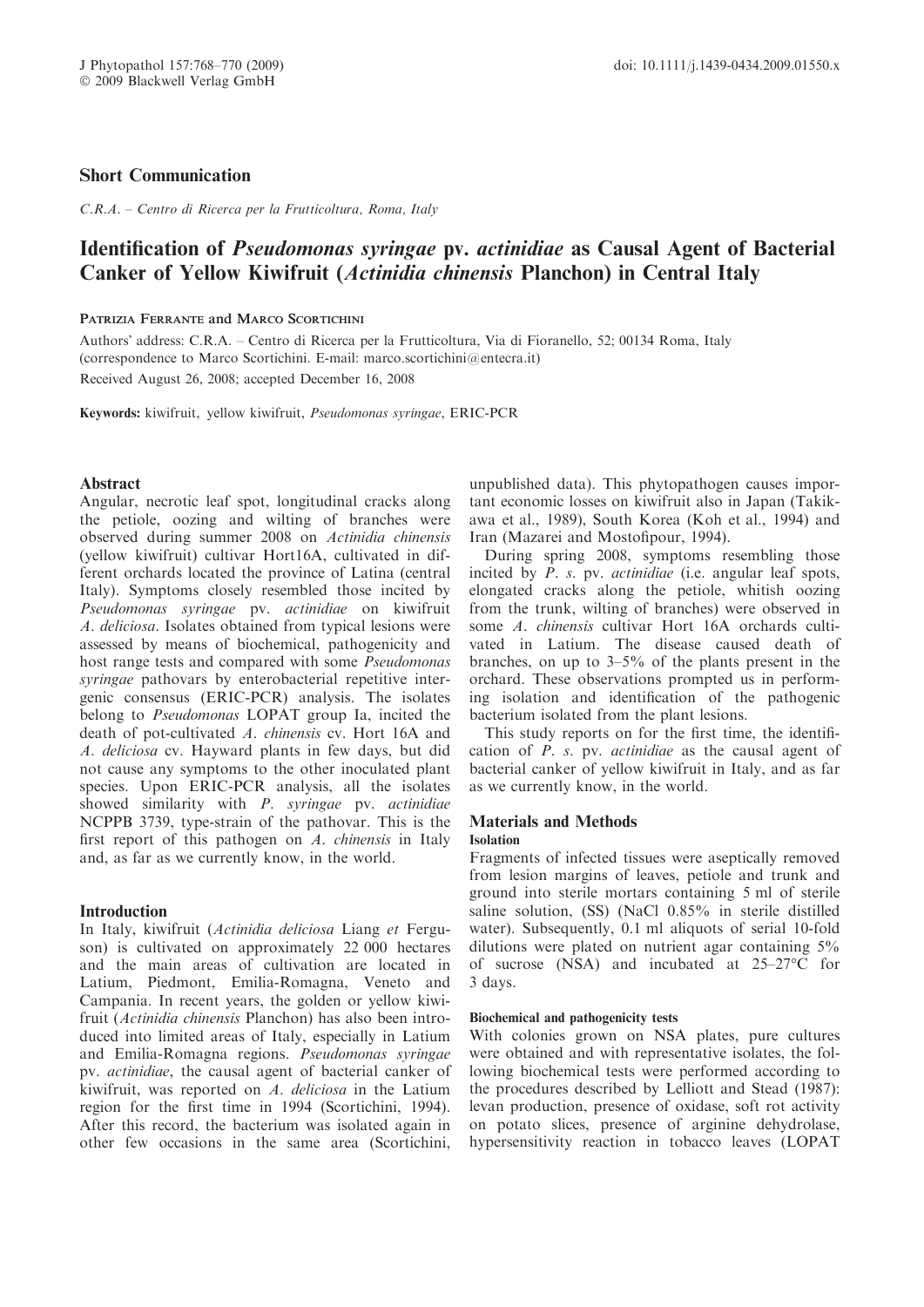tests), metabolism of glucose, hydrolysis of aesculin, gelatine hydrolysis and fluorescence on the medium B of King et al. (1954) (KB). In addition, the utilization of sorbitol, inositol, erythritol, adonitol, glycerol, mannitol, L-alanine, L-tyrosine, arabinose, D-xylose and d-fructose was assessed.

Pathogenicity and host range tests were performed using the 10 isolates obtained from yellow kiwi fruit Hort16A and belonging to LOPAT tests group Ia and P. s. pv. actinidiae NCPPB 3739, pathotype strain, isolated from A. deliciosa in Japan. For inoculation, colonies grown on NSA for 24 h, at 25–27 °C were used. Bacterial suspensions corresponding to  $1-2 \times 10^6$ cfu m $^{-1}$  were prepared in SS. Pot-cultivated A. chinensis Hort 16A, A. deliciosa cv. Hayward, hazelnut (Corylus avellana L.), walnut (Juglans regia L.), pear (Pyrus communis L.), apple (Malus pumila Mill.), peach (Prunus persica Batsch.), tomato (Lycoperscoin esculentum Miller) and lilac (Syringa vulgaris L.) were inoculated at the end of spring. Inoculations were performed on young shoots gently wounded with a sterile scalpel. Immediately after inoculation, two drops of the suspensions were placed on the wound. In addition, the leaf blade was also inoculated by gently pricking the tissue with a sterile syringe containing the bacterial suspension. Control plants were wounded in the same way and treated with sterile SS. For each isolate, three shoots and three leaves were inoculated. Re-isolations were performed after symptoms appeared using techniques previously described.

#### DNA extraction and ERIC-PCR analysis

The isolates obtained from yellow kiwi fruit were compared by means of enterobacterial repetitive intergenic consensus (ERIC-PCR) analysis with P. s. pv. actinidiae NCPPB 3739 (KW11), type-strain, P. avellanae BPIC 631 and ISF NOC111, P. s. pv. coryli NCPPB 4273, P. s. pv. syringae ISF 1A, P. s. pv. tomato ISF 615 and P. s. pv. phaseolicola 1448a. For each isolate and strain, a loop full (diameter, approximately 2 mm) of a single colony that had been grown for 24 h on NSA at 25 to 27°C, was suspended in SS and centrifuged at 12 000  $\times$  g for 2 min. Then, the supernatant was discarded and the pellet was suspended in 100 µl of NaOH 0.05m to an optical density corresponding to  $1-2 \times 10^8$  cfu ml<sup>-1</sup>. The suspension was placed in water at  $95^{\circ}$ C for 15 min and then centrifuged at 12 000  $\times$  g, for 2 min. Subsequently, the supernatant was stored at  $-20^{\circ}$ C for ERIC-PCR analysis. The ERIC primer sets were synthesized by Primm (Milano, Italy). The repetitive-sequence PCR (ERIC-PCR) method used was that of Louws et al. (1994). The PCR amplifications were performed in duplicate. PCR products were separated by gel electrophoresis on 1.5% agarose (Seakem, Rockland, ME, USA) in 0.5· TAE buffer at 5 V⁄cm over 5 h, stained with ethidium bromide, visualized under a UV transilluminator Spectroline (Spectronic Corporation, Westburg, NY, USA) and photographed with a Kodak Gel Logic 100 Imaging System apparatus (Eastman Kodak Company, Rochester, NY, USA).

#### Results and Discussion

Symptoms of a hitherto new disease were observed on A. chinensis cv. Hort 16A cultivated in the province of Latina (Latium region), central Italy. Angular necrotic spots were observed on the leaves that in some cases coalesced resulting in further necrosis and wilting of the leaf. Elongated cracks along the leaf petiole were frequently observed. In addition, in some cases, oozing was noticed from the main trunk and branches. A discolouration of the bark tissue was also observed. From infected tissues, bacterial colonies were isolated on NSA. From these isolations, ten representative colonies were chosen on the basis of the colour and morphology (i.e. round edge, white-creamy colour, levan-positive) that were used in biochemical tests. All ten colonies showed characteristics of Pseudomonas LOPAT group Ia: levan-positive, oxidase-negative, potato soft rot-negative and arginine dehydrolasenegative, tobacco hypersensitivity-positive. These colonies were selected for further biochemical tests, a pathogenicity test, as well as for ERIC-PCR analysis. The results of biochemical and nutritional tests are reported in Table 1.

All ten isolates and P. s. pv. actinidiae NCPPB 3739 were pathogenic to both A. chinensis and A. deliciosa plants. All of them caused complete wilting of the plant inoculated into the shoots within 10 days after inoculation. Isolate ISF ACT3, which showed some differences in biochemical tests (Table 1), but not in the ERIC-PCR banding pattern reacted very aggressive, killing the plant after 4–5 days after the inoculation. Leaves showed extensive necrosis 1 week after the inoculation. Control plants and those of the other

Table 1

Results of biochemical and nutritional tests showed by the isolates obtained from Actinidia chinensis and by Pseudomonas syringae pv. actinidiae NCPPB 3739 isolated from A. deliciosa

|                          | Isolated from<br>A. chinensis | P. syringae pv. actinidiae<br><b>NCPPB 3739</b> |
|--------------------------|-------------------------------|-------------------------------------------------|
| Levan                    | $^{+}$                        | $^+$                                            |
| Oxidase                  |                               |                                                 |
| Potato soft-rot          |                               |                                                 |
| Arginine dehydrolase     |                               |                                                 |
| Tobacco hypersensitivity | $^{+}$                        | $^{+}$                                          |
| Fluorescence on KB       |                               |                                                 |
| Glucose metabolism       | Ω                             | $\Omega$                                        |
| Aesculin hydrolysis      |                               |                                                 |
| Gelatin hydrolysis       |                               | - a                                             |
| Utilization of:          |                               |                                                 |
| Adonitol                 |                               | <sub>a</sub>                                    |
| L-alanine                | $^{+}$                        | $^{+}$                                          |
| Arabinose                |                               |                                                 |
| Erythritol               |                               | $\mathbf{a}$                                    |
| D-fructose               | $^{+}$                        | $^{+}$                                          |
| Glycerol                 | $^{+}$                        | $^{+}$                                          |
| Inositol                 | $^{+}$                        | $^{+}$                                          |
| Mannitol                 | $+$                           | $^{+}$                                          |
| Sorbitol                 | $^{+}$                        | $^{+}$                                          |
| L-tyrosine               | $^{+}$                        | $^{+}$                                          |
| D-xylose                 |                               |                                                 |

O, Oxidative metabolism.

<sup>a</sup>The isolate ISF ACT3 showed a positive response.